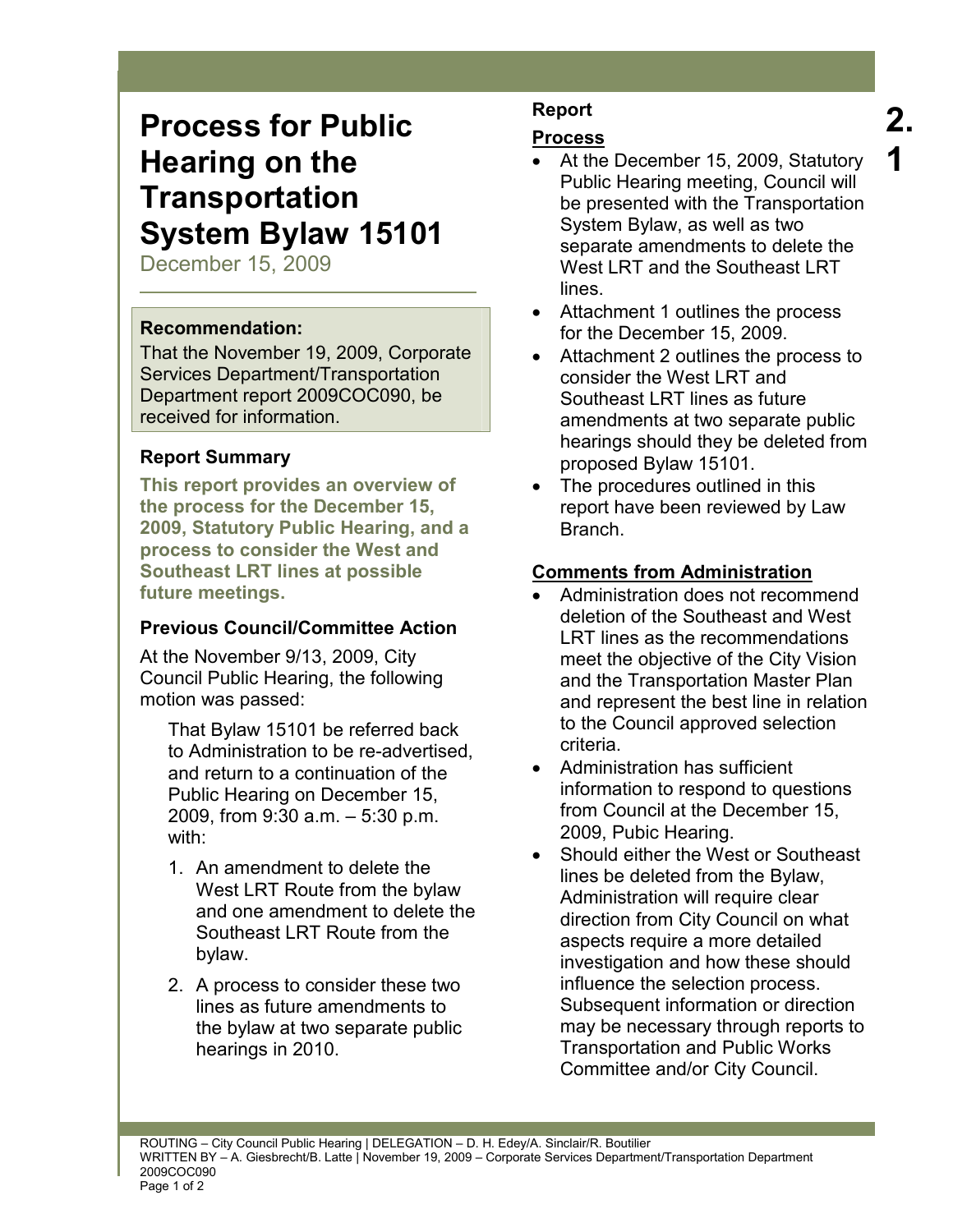# **Process for Public Hearing on the Transportation System Bylaw 15101**

• At a minimum, it is recommended that Council provide direction relative to the criteria of Land Use and Promoting Compact Urban Form. In the case of West LRT line, the southerly lines score considerably less on this criteria and removal of the southern options from further evaluation will be beneficial.

#### **Attachments**

- 1. Process for the December 15, 2009, Public Hearing
- 2. Draft Subsequent Amendments

# **Others Reviewing This Report**

R. Boutlier, General Manager Transportation Department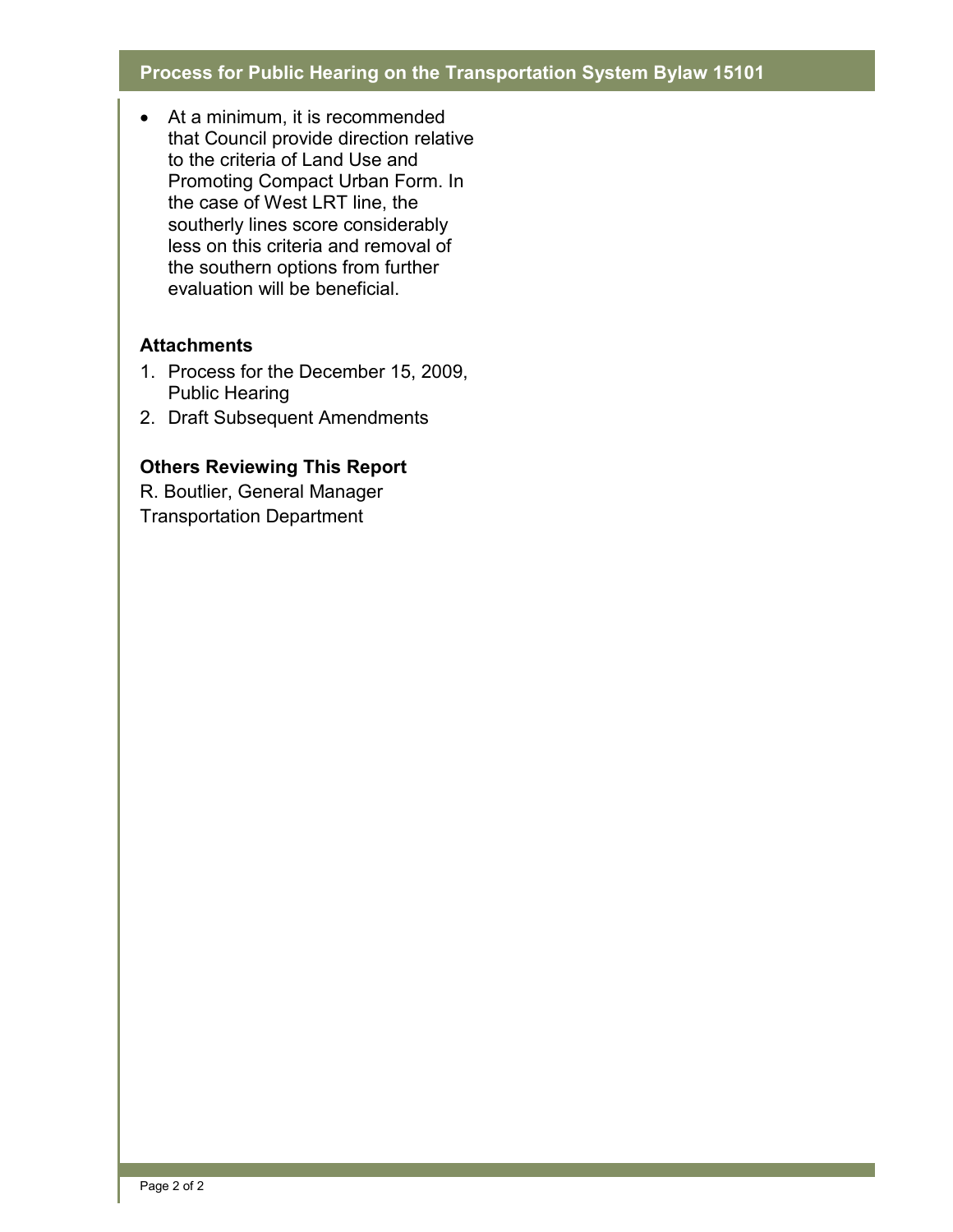## **Process for the December 15, 2009 Public Hearing**

The public hearing on the Transportation System Bylaw is still open, this meeting is a continuation of the November 9/13, 2009, Statutory Public Hearing.

- 1. Administration will make a presentation addressing issues by the public raised at the November 9/13, 2009, Public Hearing and the two draft amendments to remove the West and Southeast LRT lines from the Bylaw.
- 2. If Council wants to consider either or both of the draft amendments they should do so separately.

#### **Southeast LRT Line**

3. Council may move the following Motion to Amend the bylaw to delete the Southeast LRT line:

That Bylaw 15101 be amended by deleting Southeast LRT line and all commentary from Appendix C, page 2 and by deleting the Southeast LRT line from the map in Appendix A.

- 4. If the Motion to Amend is moved and seconded then Council should hear from anyone who wants to speak to the above Motion only.
- 5. After Council has heard from all speakers on the above Motion, Council may ask questions of the Administration.
- 6. After questions of Administration, the Chair should call the vote on the Motion to Amend.

## **West LRT Line**

7. Council may move the following Motion to Amend the bylaw to delete the West LRT line:

That Bylaw 15101 be amended by deleting West LRT line and all commentary from Appendix C, page 2 and by deleting the West LRT line from the map in Appendix A.

- 8. If the Motion to Amend is moved and seconded then Council should hear from anyone who wants to speak to the above Motion only.
- 9. After Council has heard from all speakers on the above Motion, Council may ask questions of the Administration.
- 10. After questions of Administration, the Chair should call the vote on the Motion to Amend.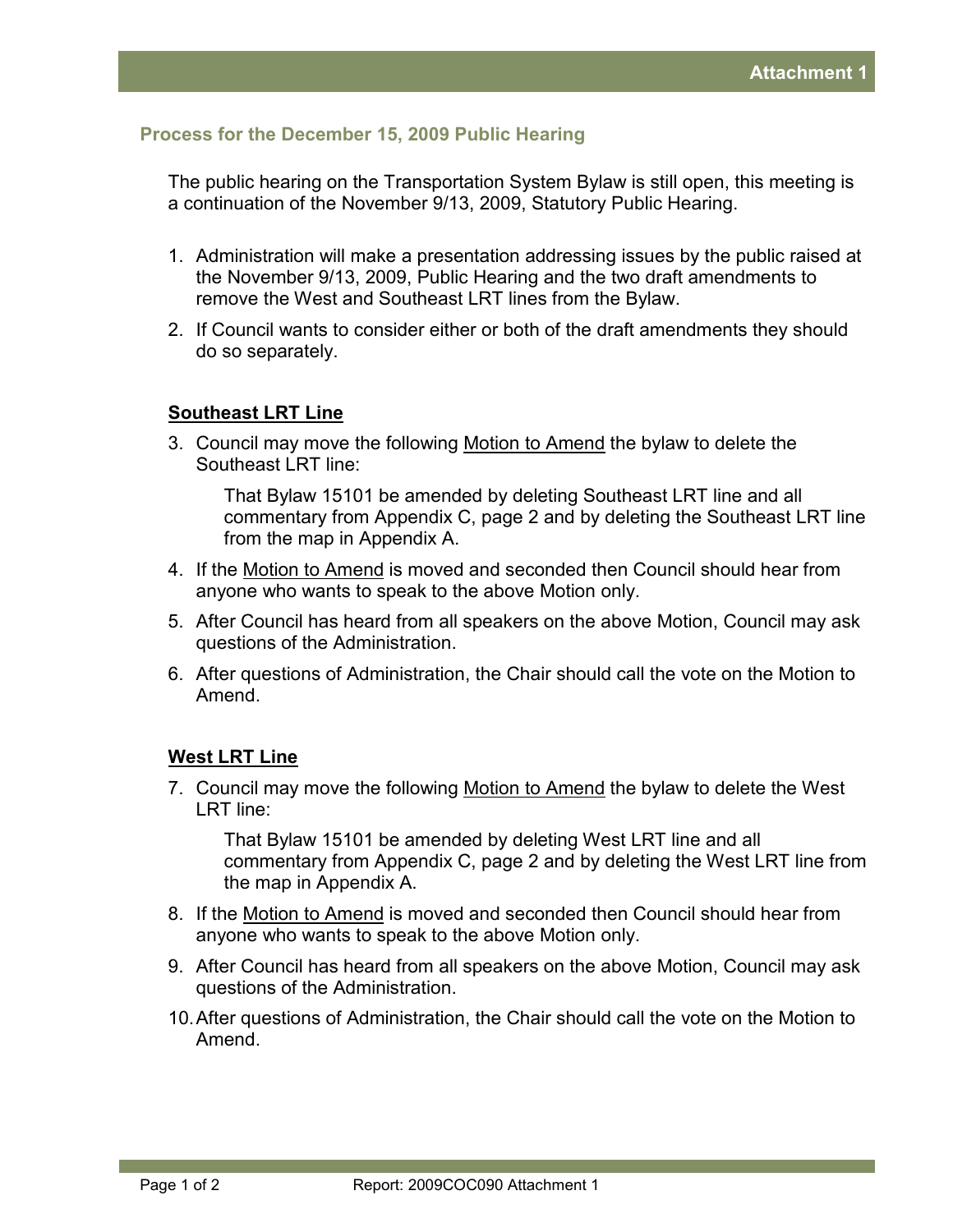## **Next Steps**

- 11. If both Motions to Amend have been considered, then Council may move Second Reading of Bylaw 15101.
- 12. The Chair should call for new information on Bylaw 15101 as moved for second reading.
- 13. Citizens may speak to anything contained within the bylaw, but cannot speak to any parts that have been removed.
- 14. Then Council **must** close the Public Hearing.
- 15. If Council closes the Public Hearing, the Chair **must** call the vote on second reading.
- 16. If second reading passes, then Council may move third reading and vote on third reading.

## **If Council does not pass any Motions to Amend the Bylaw**

- 17. If Council does not pass any Motions to Amend then Second Reading should be moved and the Chair **must** call for new information.
- 18. Citizens can speak to anything contained within the bylaw as moved for second reading.
- 19. After calling for new information, Council **must** close the public hearing.
- 20. If Council closes the public hearing, the Chair **must** call the vote on second reading.
- 21. If second reading passes, then Council may move third reading and vote on third reading.

## **What happens if Bylaw 15101 fails on Second Reading or Third Reading?**

If Bylaw 15101 fails on Second Reading or Third Reading, then as per s. 188 of the *Municipal Government Act* all previous readings of Bylaw 15101 are rescinded.

If this occurs, Administration would need to start over again and present a new Transportation System Bylaw for Council's consideration at a completely new public hearing.